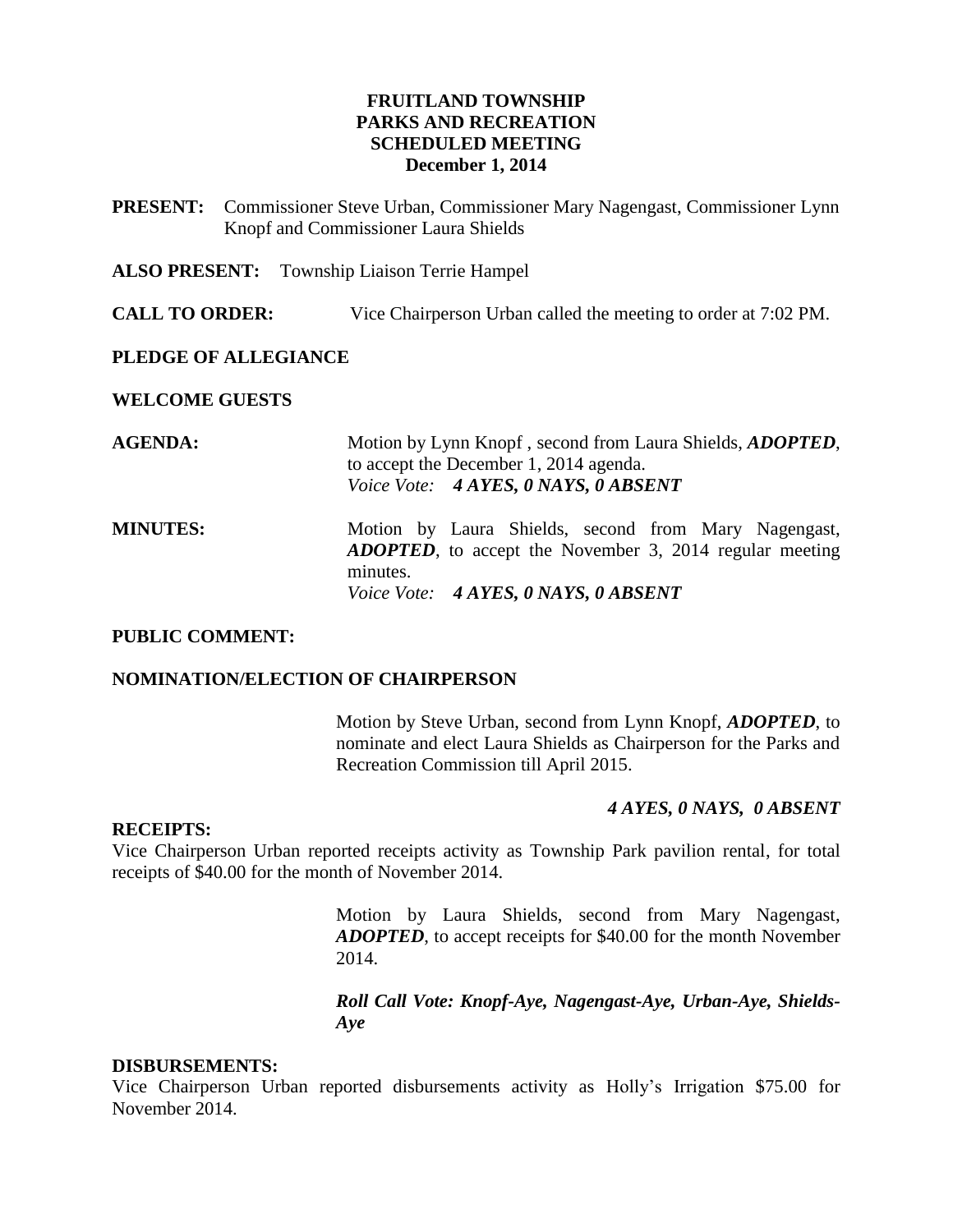Motion by Mary Nagengast, second from Laura Shields, *ADOPTED*, to pay total disbursements of \$75.00.

*Roll Call Vote: Knopf-Aye, Nagengast-Aye, Urban-Aye, Shields-Aye*

### **NEW BUSINESS: Prioritize Action Plan Items –** Review of the Action Plan Items.

## **OLD BUSINESS: Master Plan Review to Send to Township Board** Lynn Knopf made a motion to make the following changes to the Master Plan:

Add the following paragraph to Section 3, page 7:

"The Parks and Recreation Commission will collaborate with outside organizations and governmental units for any projects or enhancements within the Parks Commission jurisdiction."

Change under Section 7, page 21:

Action Program Project List; Duck Lake Road Park: "marked 55K section…" to read "marked 5K section…".

Remove the first sentence under Section 7, page 22, under Township Trail System: "Although not our highest action priority at this time, one of the major specific improvements desired by the survey respondents was a Township trail system."

Second from Laura Shields for the changes mentioned above.

# *Voice Vote: 4 AYES, 0 NAYS, 0 ABSENT*

Laura Shields made a motion to remove the name Mary Josephson from the Master Plan and update any areas with the current officers of the Commission. Second from Mary Nagengast.

# *Voice Vote: 4 AYES, 0 NAYS, 0 ABSENT*

Steve Urban made a motion to send the draft of the Master Plan of the Parks and Recreation Commission to the Fruitland Township Board for approval. Second from Laura Shields.

# *Voice Vote: 4 AYES, 0 NAYS, 0 ABSENT*

# **UPDATES:**

Lynn Knopf stated she is still waiting for the final report of the township parks from the disability advocate.

Lynn Knopf also stated she went and printed out the Critical Dunes Act in regards to Marcus Park. She feels we may be exempt from this Act. She will do further exploration into this and also try and contact some people at the State for clarification.